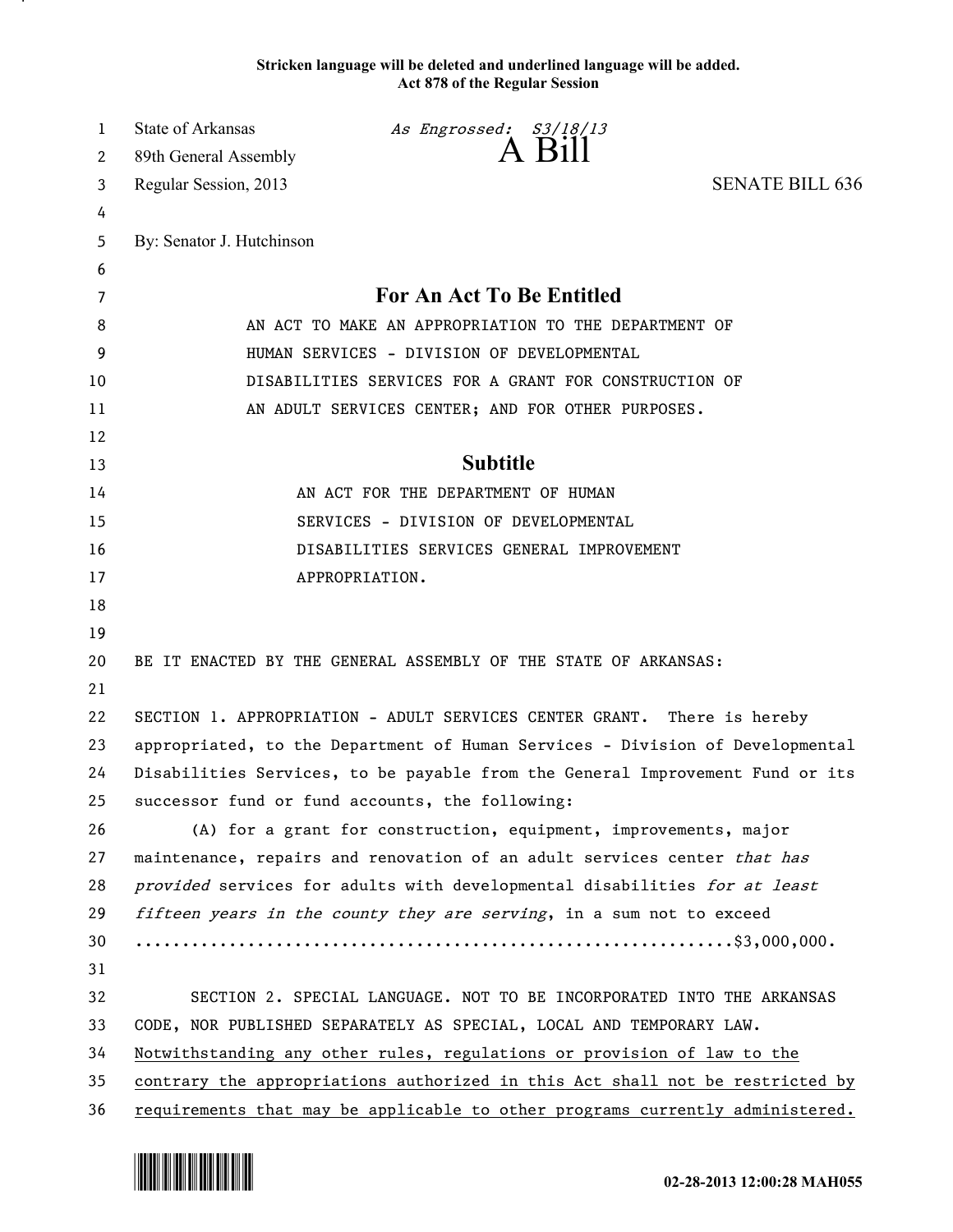As Engrossed: S3/18/13 SB636

## New rules and regulations may be adopted to carry out the intent of the

General Assembly regarding the appropriations authorized in this Act.

 SECTION 3. DISBURSEMENT CONTROLS. (A) No contract may be awarded nor obligations otherwise incurred in relation to the project or projects described herein in excess of the State Treasury funds actually available therefor as provided by law. Provided, however, that institutions and agencies listed herein shall have the authority to accept and use grants and donations including Federal funds, and to use its unobligated cash income or funds, or both available to it, for the purpose of supplementing the State Treasury funds for financing the entire costs of the project or projects enumerated herein. Provided further, that the appropriations and funds otherwise provided by the General Assembly for Maintenance and General Operations of the agency or institutions receiving appropriation herein shall not be used for any of the purposes as appropriated in this act. (B) The restrictions of any applicable provisions of the State Purchasing Law, the General Accounting and Budgetary Procedures Law, the Revenue Stabilization Law and any other applicable fiscal control laws of this State and regulations promulgated by the Department of Finance and Administration, as authorized by law, shall be strictly complied with in disbursement of any funds provided by this act unless specifically provided otherwise by law. 

 SECTION 4. LEGISLATIVE INTENT. It is the intent of the General Assembly that any funds disbursed under the authority of the appropriations contained in this act shall be in compliance with the stated reasons for which this act was adopted, as evidenced by the Agency Requests, Executive Recommendations and Legislative Recommendations contained in the budget manuals prepared by the Department of Finance and Administration, letters, or summarized oral testimony in the official minutes of the Arkansas Legislative Council or Joint Budget Committee which relate to its passage and adoption. 

32 SECTION 5. EMERGENCY CLAUSE. It is found and determined by the General Assembly, that the Constitution of the State of Arkansas prohibits the appropriation of funds for more than a one (1) year period; that the effectiveness of this Act on July 1, 2013 is essential to the operation of

the agency for which the appropriations in this Act are provided, and that in

02-28-2013 12:00:28 MAH055